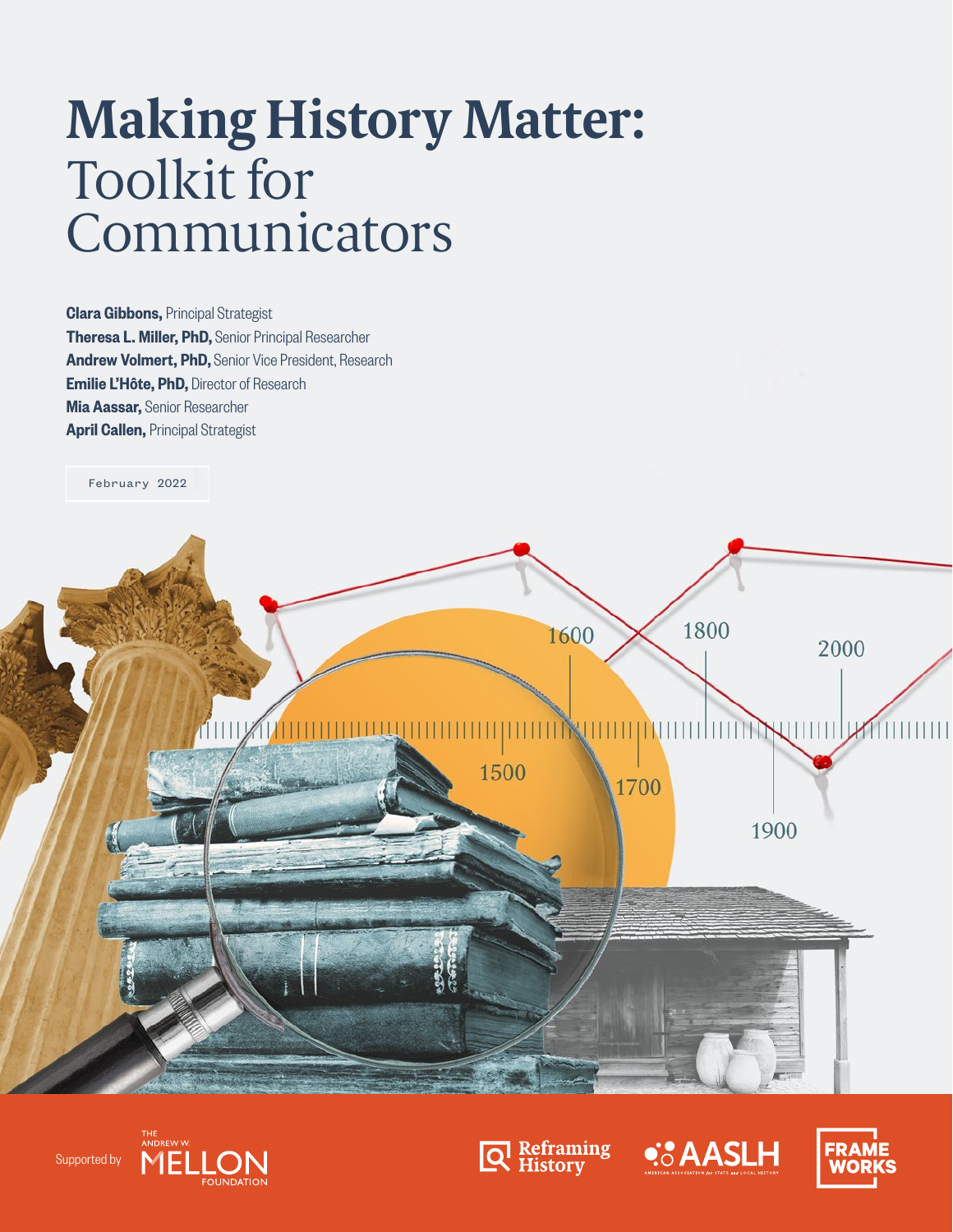# Introduction

Welcome to "Reframing History," a communications toolkit for historians, museum professionals, educators, and other advocates. It's designed to facilitate more effective communication with the public about history: why it matters, how it can be interpreted, and why it is important to incorporate critical thinking and a multitude of diverse perspectives in the ways we understand it.

The "tools" in this toolkit are evidence-based strategies for reframing history, developed and tested by the FrameWorks Institute in partnership with the American Association for State and Local History, the National Council on Public History, and the Organization of American Historians. These strategies are based on a two-year deep-dive research project undertaken by our organizations to develop specific recommendations for communicators.<sup>1</sup> This research was funded by the Andrew W. Mellon Foundation.

The public widely assumes that making sense of the past is about finding the one objective "truth" about what happened and recording and documenting "just the facts." This toolkit is designed to help communicators shift the conversation about history from being about abstract truth to critical engagement with the past. This shift can help quiet the endless polarization and debate evoked by the concept of a single "truth" about what happened in the past and build the public's understanding of the importance of learning from the past to create a more just future.

## How to Use this Toolkit

This toolkit is designed to make it easy for you to incorporate our research-tested framing strategies into your communications. The intention is for you to incorporate the evidence-based messages in this toolkit. Consistency is key, and that comes when all like-minded advocates speak the same language.

#### **In the toolkit, you'll find:**

- Common communications traps, and how to avoid them.
- A "bridge and pivot" guide, with strategies to get conversations back on track when misperceptions threaten to derail them.
- Answers to commonly asked questions about framing itself.
- A variety of sample messages that illustrate how to use the framing strategies.

You can read the toolkit from beginning to end or use the table of contents below to skip to the section that is most relevant to your immediate communications questions or goals. The focus here is on putting the strategies to work. If you want to know more about the research behind our recommendations, check out the "Additional Resources" section at the end of this toolkit.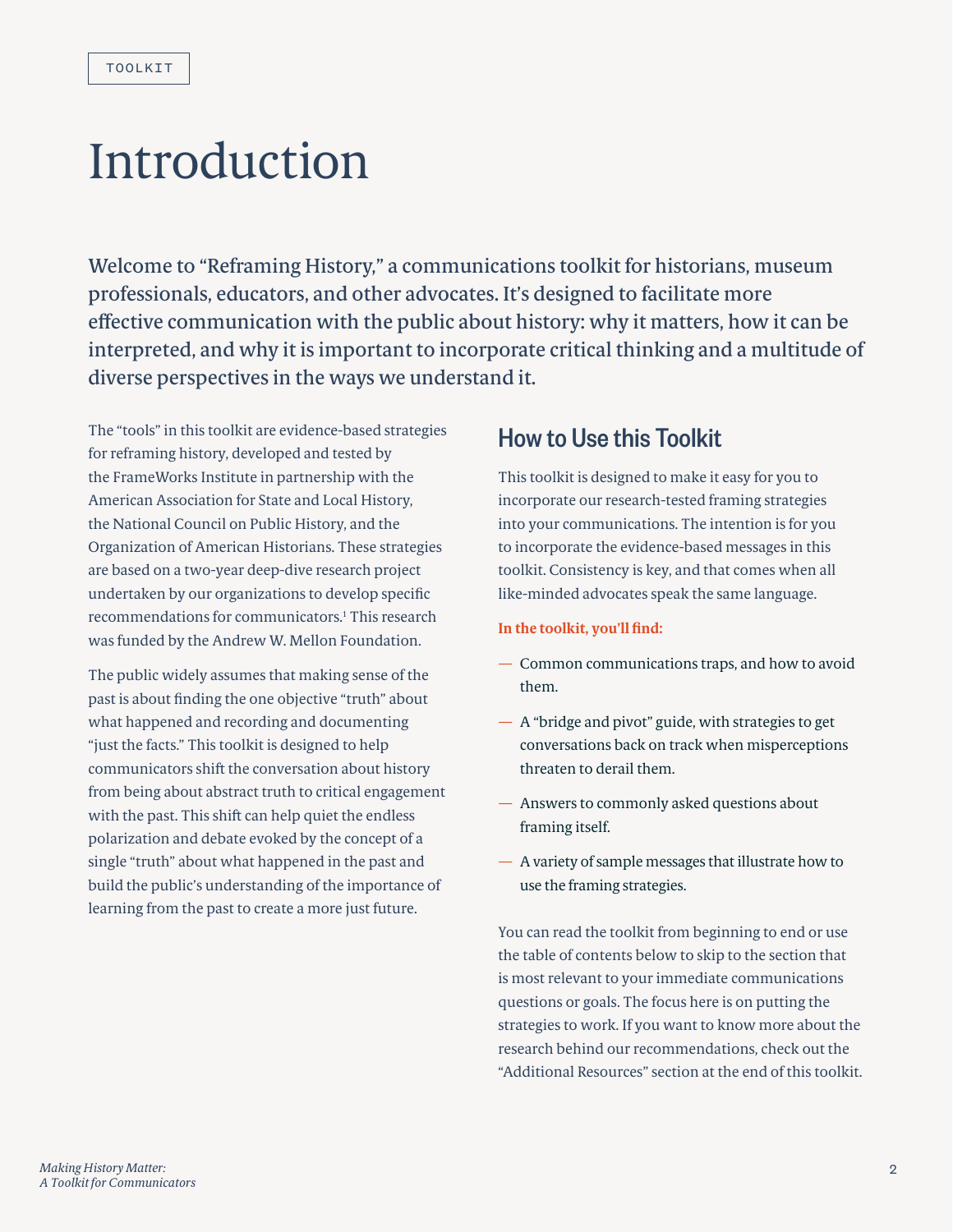# **Contents**

| <b>Common Communications Traps and How to Avoid Them:</b><br>Make these small changes to your communications |                |
|--------------------------------------------------------------------------------------------------------------|----------------|
| to keep audiences engaged.                                                                                   | $\overline{4}$ |
| <b>Keeping Conversations on Track:</b>                                                                       |                |
| Use the "bridge and pivot" technique to prevent dialogue derailments.                                        | 6              |
| <b>Sample Reframed Communications:</b>                                                                       |                |
| Use these "before and after" models as examples of how to                                                    |                |
| incorporate framing into your own communications,                                                            |                |
| with "Why does history matter" as the common lens in reframing.                                              | 9              |
| <b>Frequently Asked Framing Questions:</b>                                                                   |                |
| Answers to communicators' most common questions about strategic framing.                                     | 12             |
| <b>Additional Resources:</b>                                                                                 |                |
| Want more? Check out these links to our research reports                                                     |                |
| about reframing history.                                                                                     | 13             |
|                                                                                                              |                |

**Endnotes** 14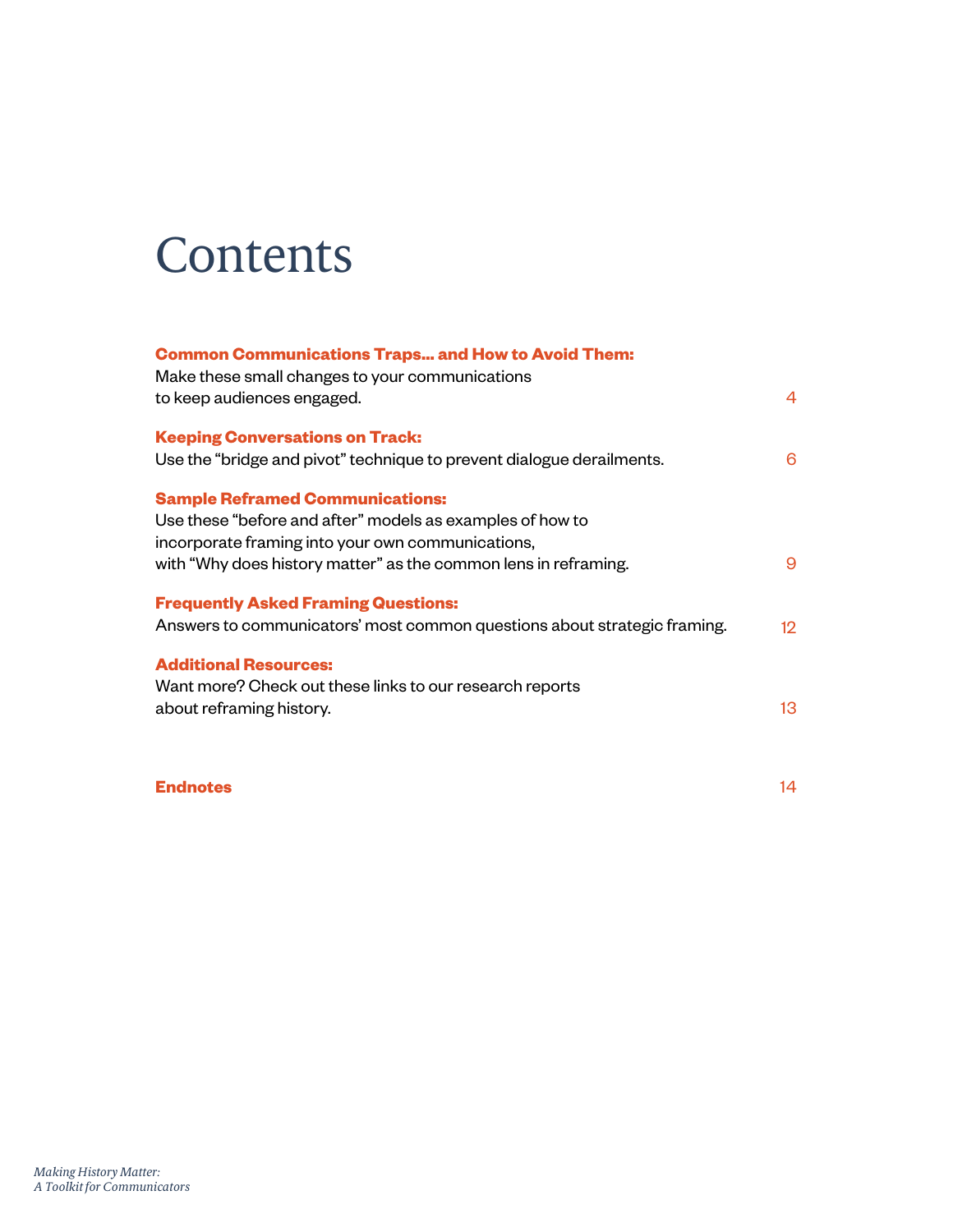## Common Communications Traps... and How to Avoid Them

Make these small changes to your communications to keep audiences engaged. Some communications habits have unintended consequences for audiences. Avoid these common traps with the alternative framing strategies offered below.

## **The habit:**

Talking about historical "truth."

*Example:* "To gain a more accurate understanding of our country's history, we must reject mythology and grapple with the harsh truth—and the truth about Columbus is one of violent colonization, not discovery."

#### **The consequence:**

Audiences believe that learning about the past involves finding the "one truth" about what happened. This makes them assume that any interpretation about the past—including those made by historians—is inherently "biased."

## **The alternative:**

Focus on critical thinking to help people recognize the value of grappling with different perspectives and understandings of the past, and of engaging actively with the practice of history.

*Example:* **"Meaningful engagement with our past requires grappling with perspectives that might change how we see it. Reckoning with Columbus's legacy of violent colonization is critically important to understanding our country's history."**

## **The habit:**

Explaining the work of historians as gathering evidence in order to document history as it happened.

*Example:* "Historians, like journalists, collect eyewitness accounts to hear what many different people say really happened."

#### **The consequence:**

The public focuses on eyewitness accounts of past events as the main source of evidence, rather than understanding the ways historians use different types of sources and analysis, and process historical evidence through discussions to build consensus. Comparing historians to journalists misrepresents what historians do, and the public doesn't have fully formed ideas of what historical practice involves that they can easily reference.

## **The alternative:**

Explain the process of historical inquiry and interpretation using the metaphor of detective work, describing the range of sources and methods used in an ongoing process to incorporate new evidence and perspectives that lead to updated understandings of what happened. Talk about the practice of historians' work rather than focusing on the person or directly comparing historians to other professionals.

*Example:* **Historians' work involves investigating the past by analyzing many different kinds of evidence to get as complete an understanding as possible, much like how detective work involves seeing how different clues all fit together.**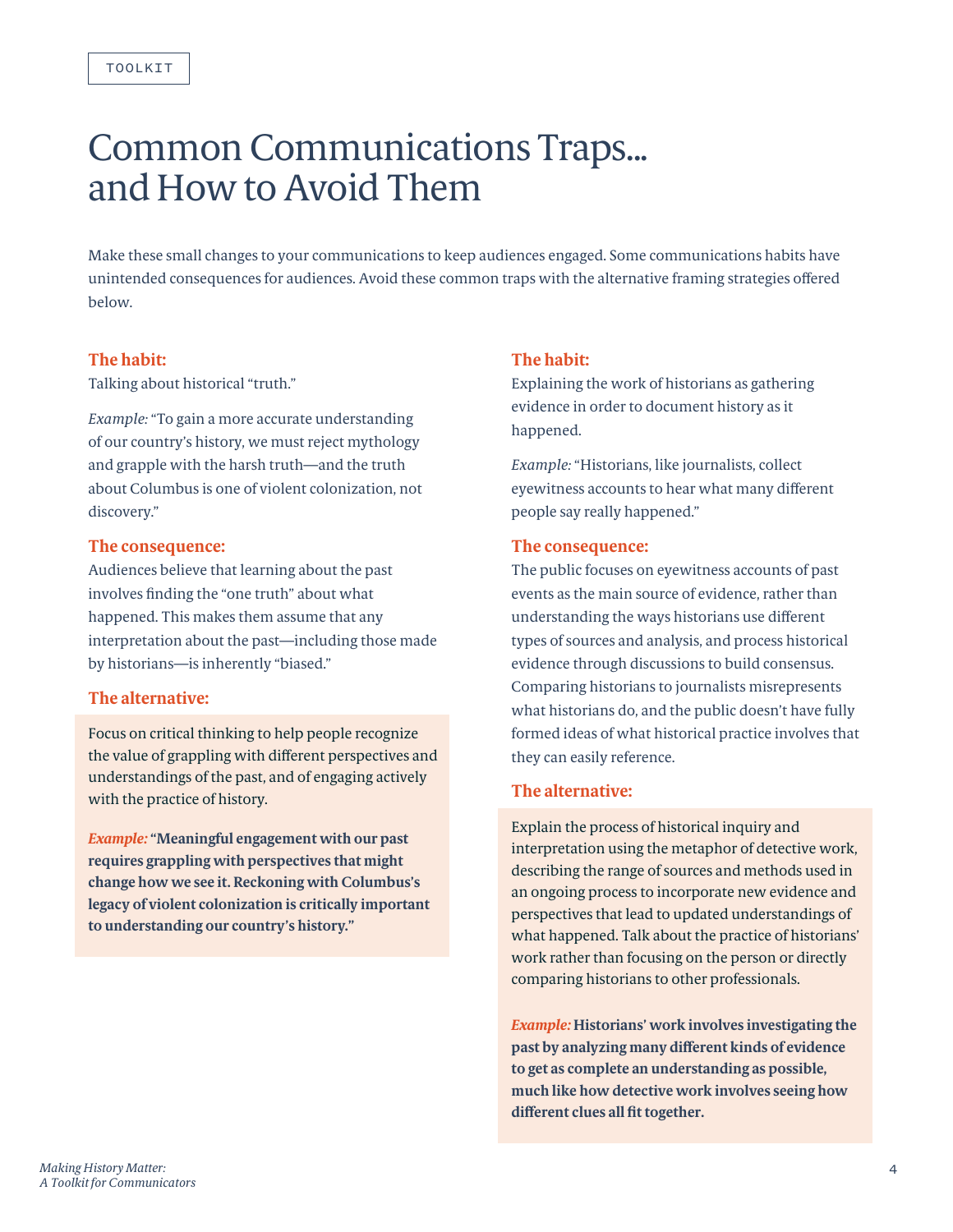

## **The habit:**

Overemphasizing the "progress" to date on issues of social justice.

*Example:* "The value of history is that it helps us learn from past mistakes."

## **The consequence:**

People may think we have already moved past racial and other injustices, downplay the painful past injustices of slavery and genocide that continue to inform our society today, or become fatalistic about the possibility of learning from past mistakes.

## **The alternative:**

Make the case that history is essential for us to make progress as a country. Be clear and specific about the goal of progress, namely to help us move toward justice. Connect progress to the idea of learning from past wrongs.

*Example:* **"History helps us to make progress toward a more just future."**

## **The habit:**

Making sweeping statements about the lack of inclusion in history and white male-centric narratives, without specific examples that ground audiences with a sense of place or offer possible solutions.

*Example:* "Historic sites offer a special opportunity to engage with the past. Too often, though, that past is exclusionary and leaves out the stories of people who were not white and wealthy."

## **The consequence:**

Audiences may believe the problem is too big, too abstract, or too intractable to solve. They may view historical oppression of certain groups (such as BIPOC and women) as an "uncomfortable" topic.

## **The alternative:**

Help audiences see what inclusive history can look like by offering concrete examples.

*Example:* **Historic sites offer a special opportunity to encounter the past—especially when they give visitors a chance to grapple with our country's historic injustices. For example, the Whitney Plantation Museum in Edgard, Louisiana, focuses on the history of the enslaved people who were held there. Making progress toward a more just society requires this deep engagement and reckoning with the past.**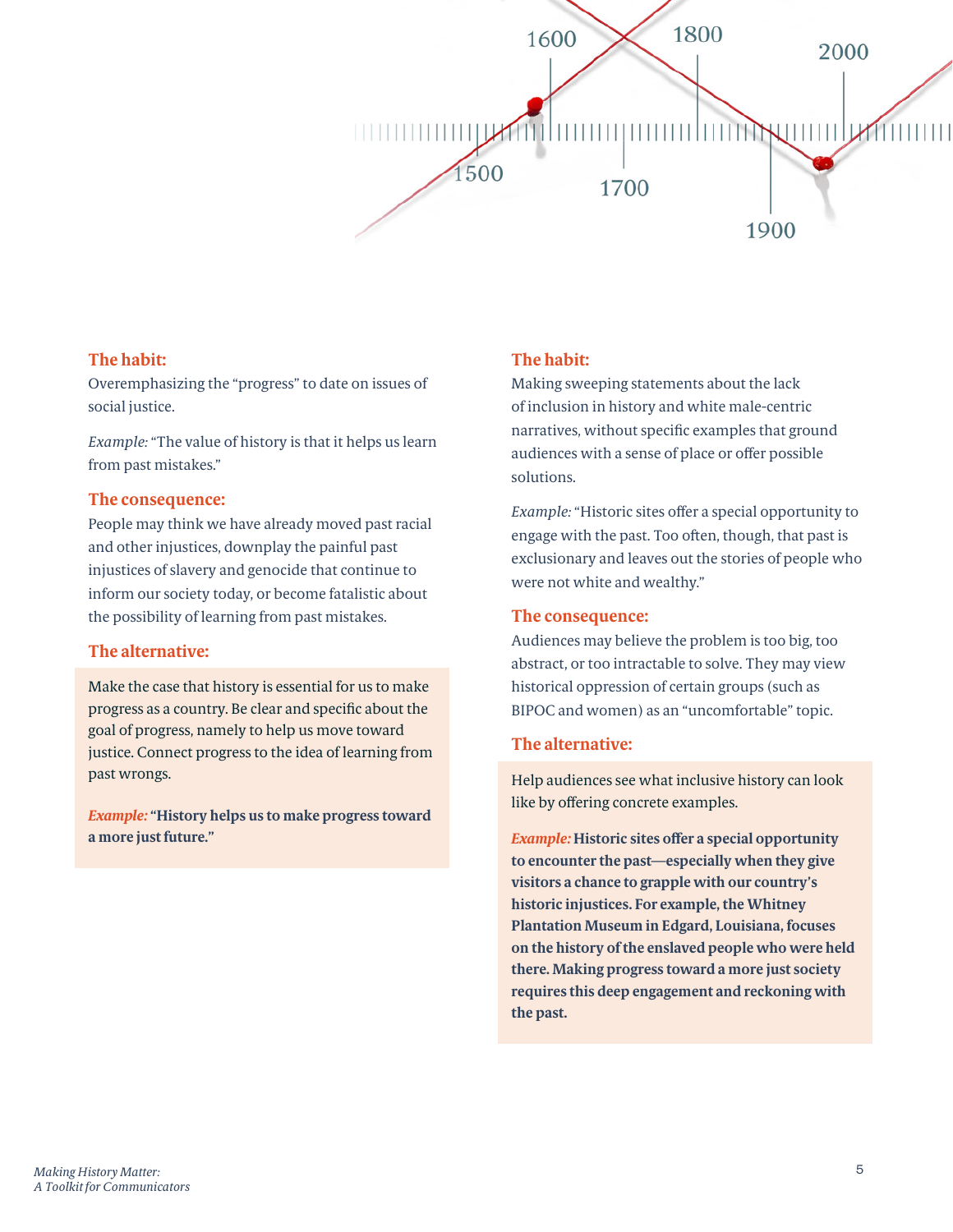## Keeping Conversations on Track

Use the "bridge and pivot" technique to keep conversations from going offtrack.

If a conversation focused on critical thinking about history starts getting derailed, don't worry—you can steer it back on track by following a simple three-step formula.

## Step One:Analyze

Figure out what you're responding to. Pushback against inclusive history tends to use patterned, predictable frames. The most common of these are:

- Historians are biased and share their personal opinions.
- History is "just the facts," and this seems like rewriting the facts we already learned.
- Our society is equal now; discrimination is a thing of the past.



## Step Two: Bridge

When someone says something that might take the conversation off course, you first need a "bridge" between what they said and what you want to say. Acknowledge the person you are engaged in conversation with, but don't restate or try to rebut the assumptions in their message. Use an innocuous bridging phrase to redirect the conversation, such as:

- "What's most important to understand is …"
- "Let me answer you by saying …"
- "Another way to look at this is …"
- "What's really at stake here is …"
- "That's an interesting question …"
- "That speaks to a bigger point …"

## Step Three: Pivot

Introduce the framing strategy that will get the conversation back on track.

| <b>When They</b><br>Use the Frame | <b>Respond with</b><br><b>This Frame:</b> |
|-----------------------------------|-------------------------------------------|
| Personal Opinions                 | Critical Thinking                         |
| <b>Revisionist History</b>        | Doing Detective Work                      |
| Racism Is Over                    | Progress Toward Justice                   |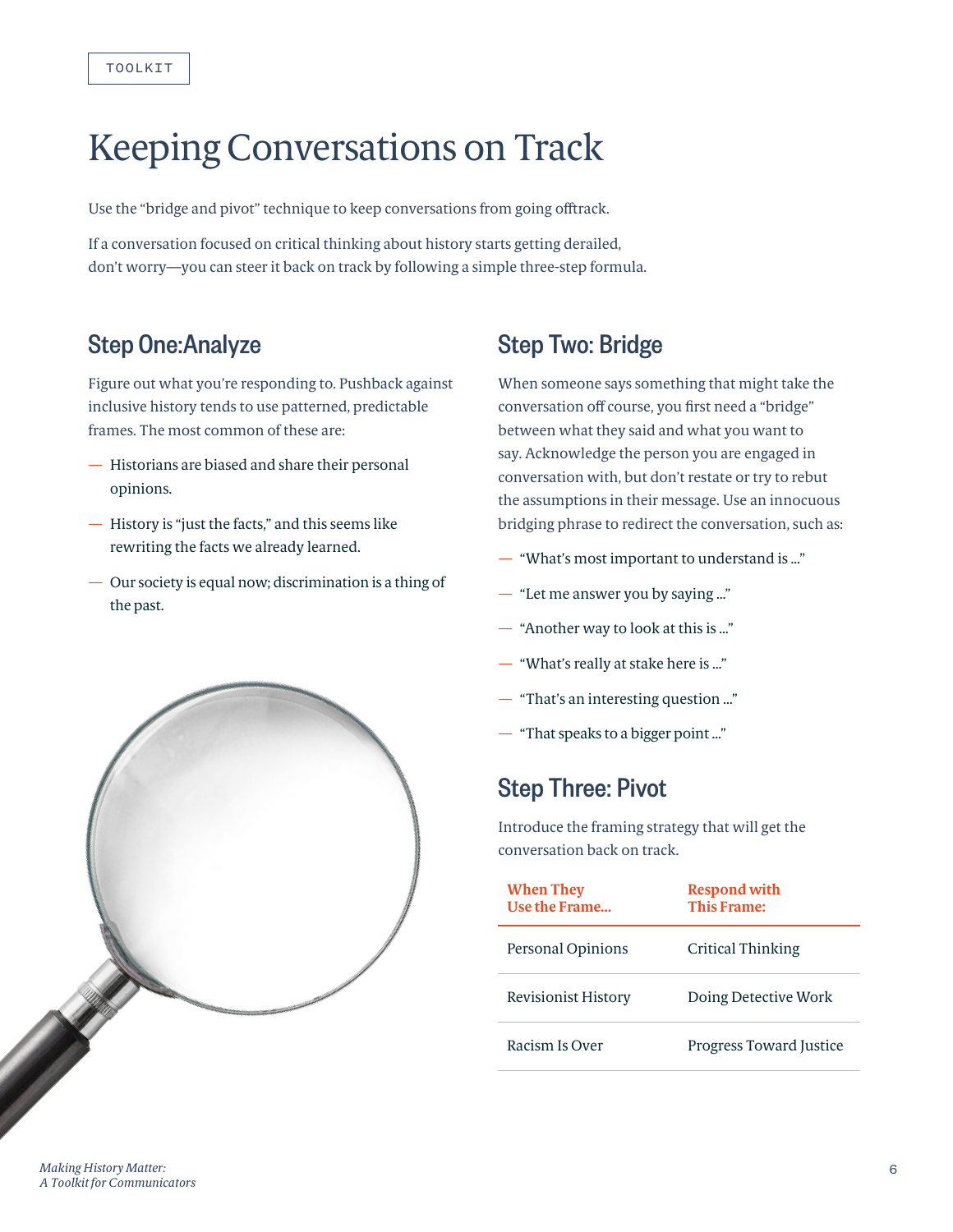## Here's What It Looks Like

## **Scenario One**

## PFRSON 1

History is made up of many stories and perspectives.

## PERSON<sub>2</sub>

Is whatever history I hear just somebody's opinion?

## PERSON 1 (THINKING)

That sounds like the "Personal Opinions" frame, so I should respond by emphasizing critical thinking and analysis.

#### PFRSON 1

**What's important to understand here** is that *historians use many tools to evaluate those different perspectives*. That critical analysis is how we develop a deeper understanding of the past.

## **Scenario Two** PFRSON 1

Sometimes historians need to change how we understand the past.

## PFRSON 2

So you're saying they rewrite history? Why would they do that—to suit their political agenda?

#### PERSON 1 (THINKING)

That sounds like the "Revisionist History" frame, so I should respond by using the Doing Detective Work metaphor.

#### PERSON 1

**Another way of looking at this is** *by thinking of historical investigation as detective work.* Sometimes new evidence comes to light. Just like good detective work takes new evidence and uses it to update a case, historians use new evidence to update and deepen our understanding of what happened in the past.

## **Scenario Three**

## PFRSON 1

History is important because it helps us learn from our past mistakes.

### PFRSON 2

Yes—it's great to see how we've moved past segregation and racial discrimination.

## PERSON 1 (THINKING)

That sounds like the "Racism is Over" frame. I should respond by making it clear that history helps us make continual progress toward justice.

## PERSON 1

**Let me answer you by saying that** *history helps us shed light on where we've gone wrong in the past, and that we need to use that knowledge to move us forward*. We need to keep deepening our understanding of where we've been, where we are now, and how we can do better. That's how we can continue to make progress toward justice.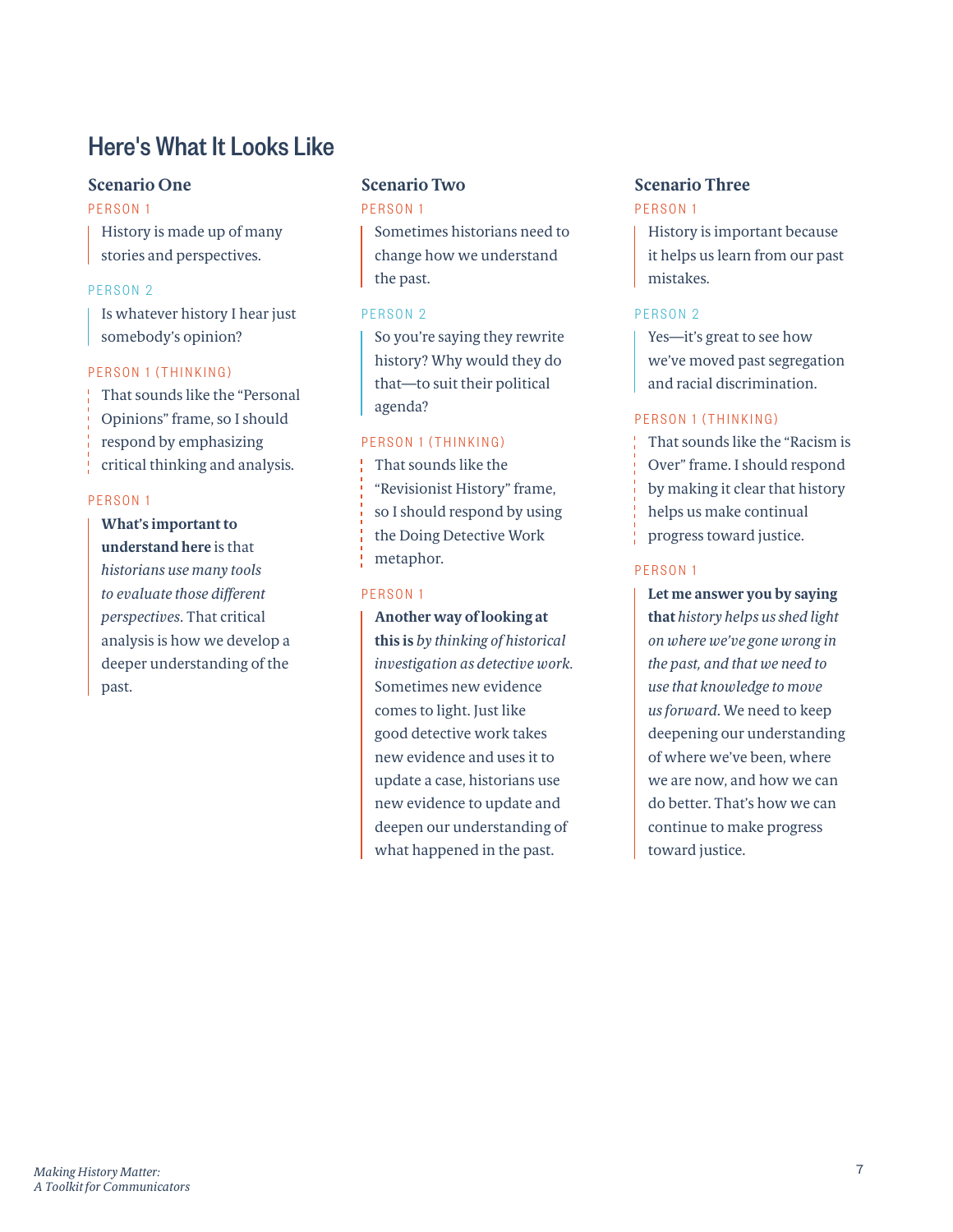## Sample Reframed Messages

Use these "before and after" models as examples of how to incorporate framing into your own communications, with "Why does history matter" as the common lens in reframing. Feel free to adapt these messages or use them word-for-word.

## Sample online content for an academic course

Compare this copy (a paraphrase of one found online) to the reframed version below:

## **History: Interpreting the Past**

This course introduces students to trends in the thought and practice of history, from ancient civilizations to the formulation of "contemporary history." Students will examine the integral relationship between the study of history through **storytelling** from multiple sources, and our understanding of the contemporary world. They will engage with the multiple methods and sources historians use in their **pursuit of historical truths** in order to develop relevant analyses and arguments around historical events.

Emphasizing either storytelling or objective truths can cue unproductive thinking about bias and personal opinions.

#### **After**

## **History: Interpreting the Past**

The purpose of this course is to introduce students to the nature of historical interpretation. Students will engage with the many various ways historians **interpret their evidence** and allow them to practice interpretation on their own. The goal is for students to come away from the course able to **think critically** about the nature and limits of historical evidence, the different ways of approaching it, the **importance of evaluating different perspectives**, and the art of making persuasive claims about historical events.

Using the 'critical thinking' frame explains how multiple perspectives are analyzed to arrive at a deeper understanding of the past.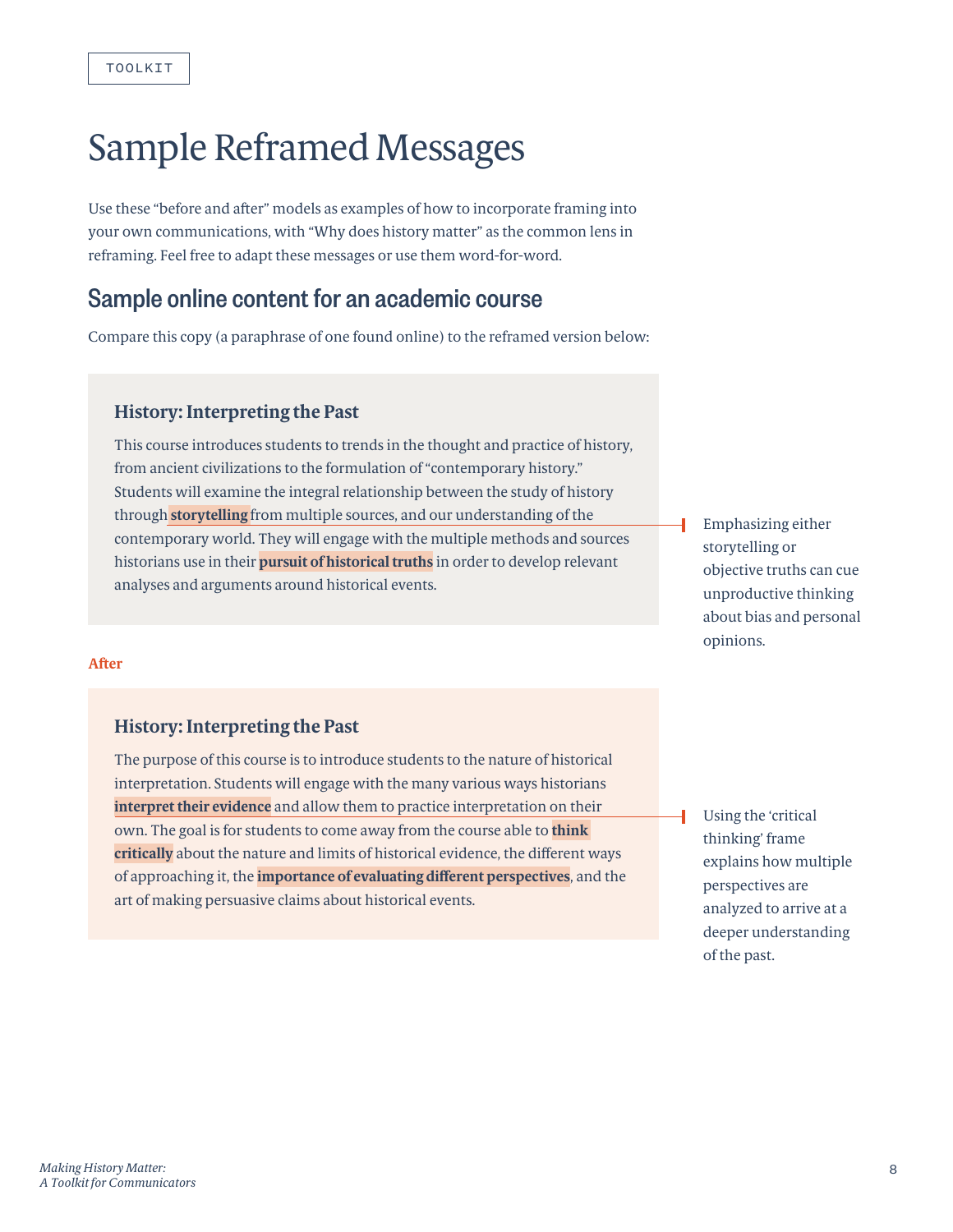## Introduction to an exhibit

Compare this copy (a paraphrase of one found online) to the reframed version below:

Step back in time with our living history exhibit and see what colonial life was really like with **reconstructed buildings, authentic artifacts, and actors reenacting daily life** in one of the largest original colonies in America.

#### **After**

What was life really like in one of the largest original colonies in America? Our living history exhibit offers you a chance to immerse in recreated scenes based on a variety of historical accounts **and ask questions of actors reenacting daily life. You'll walk away with new perspectives, ideas for further study, and a deeper understanding of how our society first came to be.** Using the 'critical Using the 'critical

This message misses an opportunity to frame history as having importance beyond satisfying intellectual curiosity.

thinking' frame connects the practice of history to the wider benefits of learning history.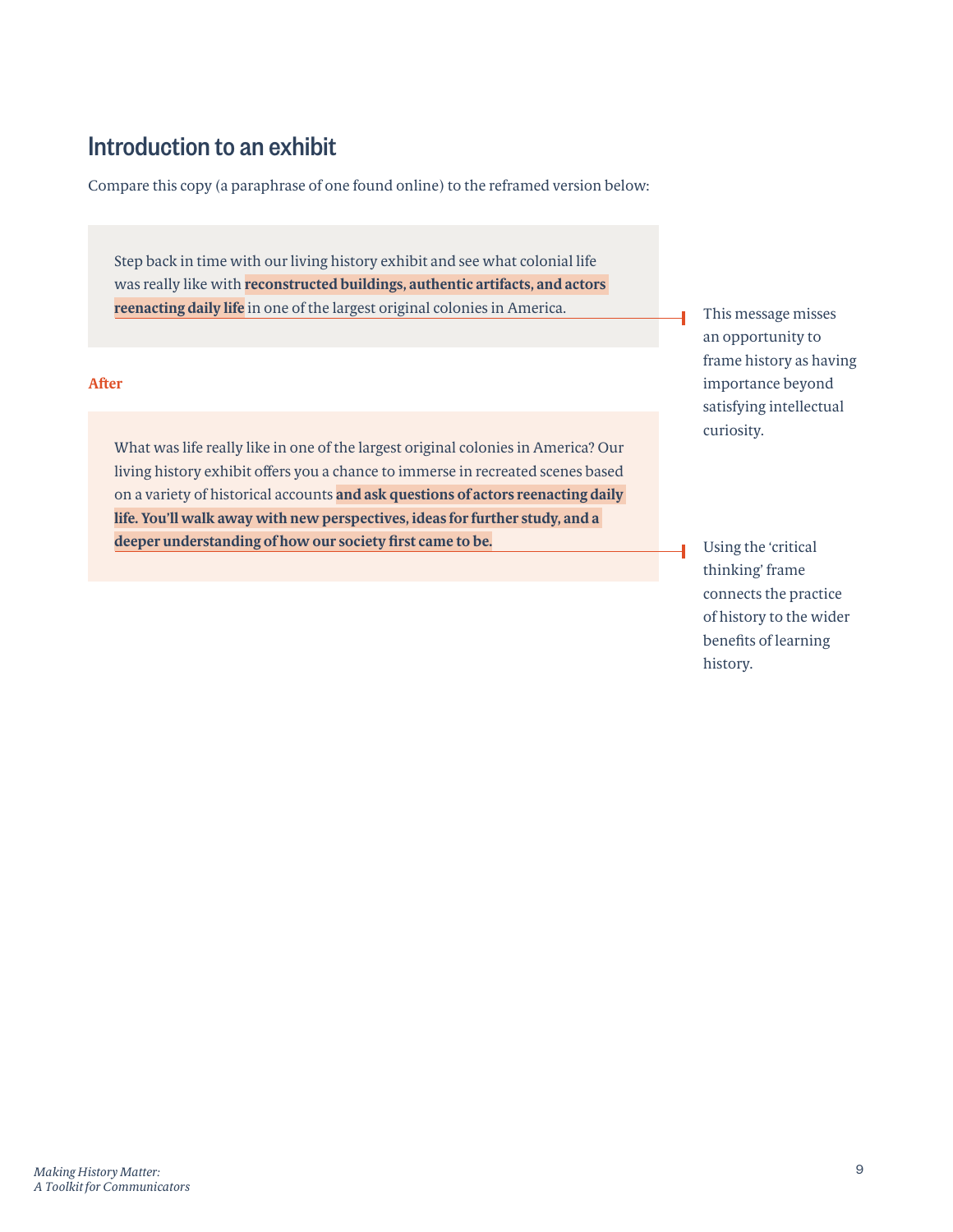## Letter to funders

Compare this copy (a paraphrase of one found online) to the reframed version below:

#### Dear Friend,

Why does history matter?

An informed public is the cornerstone of a **functioning democracy**. Having a more complete understanding of our past enables people to be engaged members of our society. **In order to create a strong democracy**, we need to make sure everyone has ample opportunities to learn about the past— because decisions we make about the present should be informed by knowledge of how we got here.

At the Historical Society, we believe that learning diverse accounts of the past helps us make informed decisions as individuals and as a community. We need your support to make that learning possible. Your gift helps us study the past and **create a stronger democracy**.

In our research, framing history as important because it strengthens democracy was found to be a less effective strategy for explaining why history matters than the critical thinking frame.

#### **After**

#### Dear Friend,

Why does history matter?

Studying history means **thinking critically** about the world and our place in it. It involves **evaluating many different perspectives** and figuring out **how past events affect our lives today**. In doing so, we **build critical thinking skills** that **apply to all aspects of our lives**—and we develop a **deeper understanding of our society and how it came to be**. And we learn from the past with hopes of a brighter future.

We believe **history can—and should—be used to move us forward**. At the Historical Society, we believe in **providing people opportunities to confront the painful legacy of racism**. Through history, we can better understand **where we have been, where we are now, and how we can do better**. Your gift helps us **study the past in pursuit of a more just future.**

Using the 'critical thinking' frame explains what historical interpretation involves and why history is important at a societal level.

The value of 'progress toward justice' makes the case that history is essential for making progress towards a more just society.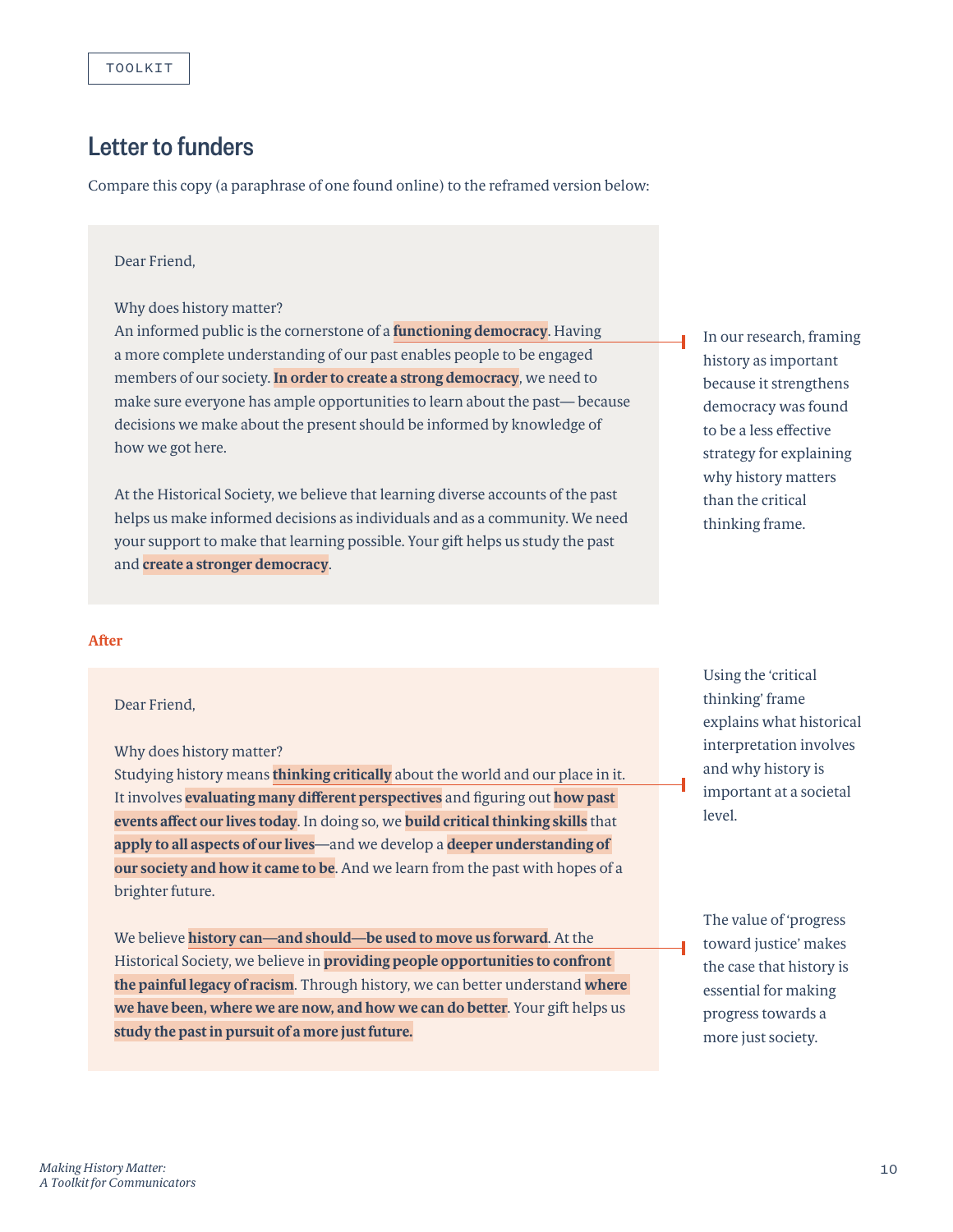## Opening of an op-ed

Before

As a historian and a parent of two school-aged children, I feel I have both a professional and personal obligation to wade into the contentious debate currently being held over the teaching of so-called "critical race theory" in our nation's schools. **First, an important disclaimer: CRT is likely not being taught in your child's school**, no matter what you might be hearing on Facebook. CRT is an academic framework used by scholars for legal analysis—hardly the stuff of elementary school curricula. **What is really at stake here is whether students learn the true history of our country, including "uncomfortable" truths like the legacy of racism.**

Our recent research has shown that denying critical race theory (CRT) is being taught in schools is an ineffective framing strategy.3

Emphasizing objective truths can backfire, cueing unproductive thinking about bias.

**After**

**As a parent**, I have seen first-hand how our school's dedication to **anti-racist** approaches to education has helped my two children to develop and grow. And as a historian, I am perhaps especially attentive to the fact that our school teaches about the history of racism and ongoing forms of discrimination during the whole school year, not just in the month of February. **Our school's curriculum is building their critical thinking skills, their ability to have open and honest dialogue with peers of different backgrounds, and their ability to collaborate with others.**

- Parents are particularly effective messengers when communicating about their personal experiences of antiracist education at the classroom level.
- பு Pivot away from the debate over CRT and center race and racism in the conversation with the term 'anti-racist education.'
	- Highlighting positive effects on children's growth and development subverts the narrative that anti-racist education is harmful for children.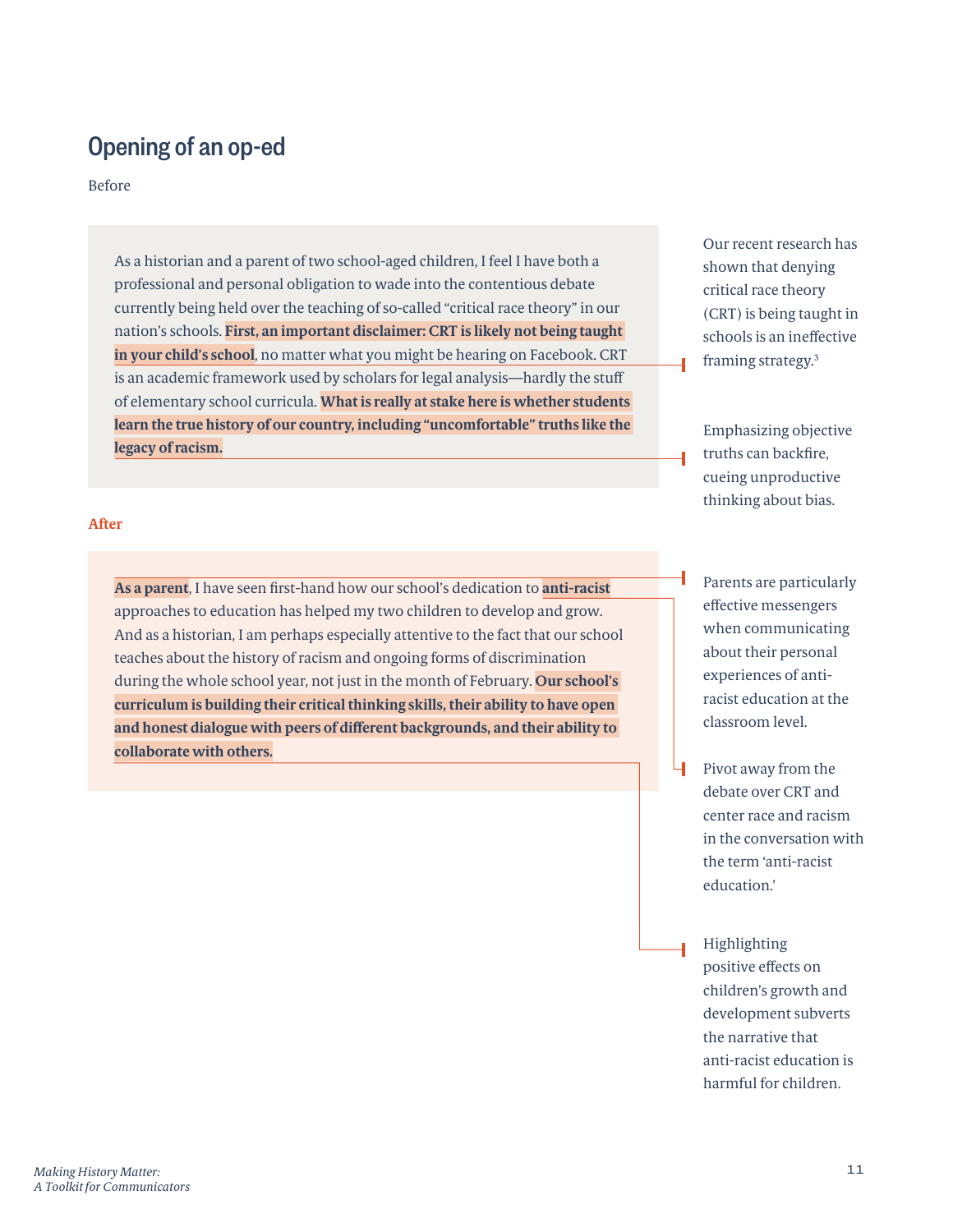## Frequently Asked Framing Questions

## Answers to communicators' most common questions about strategic framing.

Strategic framing research takes the guesswork out of communications, but the findings are often surprising—even to the researchers!—and may sound counterintuitive, especially to advocates who have been communicating about the issue for a long time.

Below are answers to some of the most common questions advocates and experts ask us about our framing recommendations. If you have a question about framing that isn't addressed in this "FAFQ" see the "Additional Resources" section in this toolkit, visit the FrameWorks Institute's online library at www.frameworksinstitute.org/library, or drop us a note at engagement@frameworksinstitute.org.

## **Q: Isn't copying and pasting information from this toolkit a form of plagiarism?**

It's not—because we're not only giving you permission to use this language, we're encouraging it. These messages have all been developed based on extensive research and testing, and the way they are presented is evidence-based and intentional. The success of framing in impacting long-term progress depends on consistency and repetition.

## **Q: The debate around history education—including critical race theory as a red herring—is extremely polarized. How can I talk about the need for critical thinking around history without first acknowledging this reality?**

Framing an issue effectively means helping people think about what should—and can—be done. Reminding people that this is a polarizing issue creates the sense of fatalism that you are trying to avoid. Instead, you want them to focus squarely on the

widespread support for critical thinking and inclusive history as a way of making progress toward justice. Our research shows members of the public have become more likely to recognize that past injustices need to be talked about and remembered in order to make sense of current problems in society, such as racial inequality and police brutality.2

## **Q: How do we answer questions about how our framing relates to critical race theory itself?**

The recent backlash against "critical race theory" (i.e., teaching about systemic racism in schools and universities) is grounded in the assumption that when it comes to history, what matters and counts is the history of white people. While this way of thinking is obviously present in our current discourse, it is important to underline that people generally, across racial and ideological lines, are able to think in more productive ways about the importance of grappling with past injustices. Providing specific examples of shared, inclusive history that show how particular institutions help us reckon with past injustices activates and expands this way of thinking. In addition, moving away from abstract debate over "the truth" about our history and our country and grounding conversations in specifics and the idea of critical engagement can make it harder for people to challenge the value of inclusive history.

In focus groups conducted in 2021 that were specifically focused on the debate around "critical race theory," which FrameWorks conducted for partners who engage in anti-racist education work, we confirmed that the above framing strategies are productive ways of intervening in this debate.3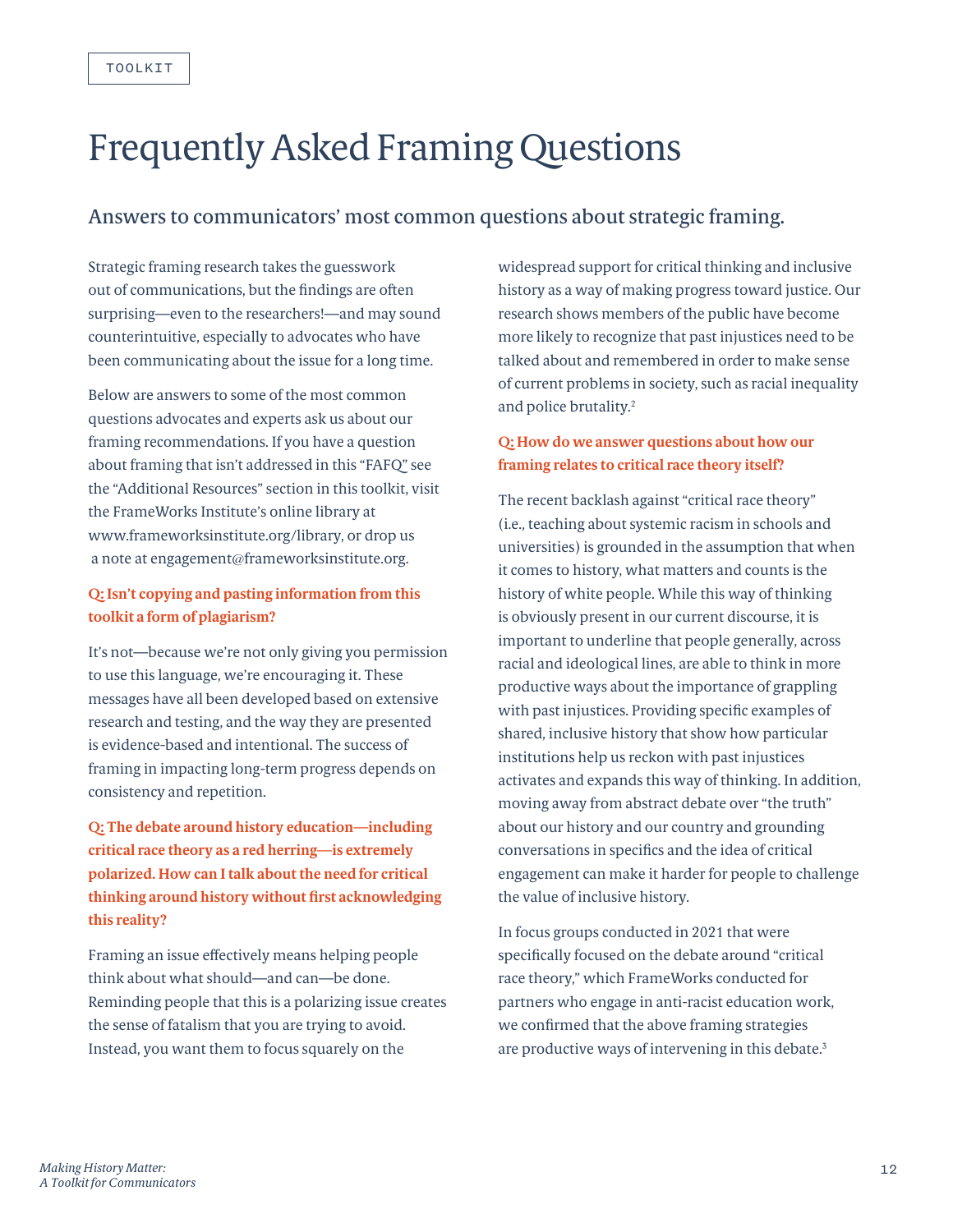Participants widely agreed that in order to address racism, we must know our past. Clarifying how history can help us grapple with injustice and move beyond it—that is, how history helps us make progress toward justice—proved particularly effective with Republicans. These sessions also confirmed the importance of shifting from talking about "the truth" to talking about critical evaluation of evidence.

## **Q: The idea of history as "facts" or "truth" seems pretty entrenched. How can we help people to see its subjectivity?**

Talk about how the practice of history involves critical thinking and how learning history fosters critical thinking skills. Describe in detail how making sense of the past helps develop critical thinking skills, such as the ability to analyze and evaluate evidence and diverse accounts about the past.

This framing strategy is a productive middle path between focusing on "historical truth" or describing history as simply a set of "stories" we tell. When discussions center on "truth," they become mired in an unresolvable debate over what's objectively "true" or "false." Yet simply dropping references to truth and instead elevating the idea of history as "stories" is likely to cue the same worry, that those stories are nothing more than opinions. The idea of "critical thinking" is a way of talking about validity and evaluation of evidence that allows a place for interpretation without triggering worries about unfettered subjectivity.

## **Q: What can we say to people who suggest that interpretations of history should be left alone because that's what they learned in school or "that's how it's always been?"**

The public assumes that there is one "truth" to be found about the past, an unchanging truth that exists "out there" in the world. This way of thinking makes it difficult for people to recognize the complexity of historical interpretation and how understandings of history do and should evolve over time. This way of thinking leads people to assume that new interpretations of history or differing opinions are nothing more than bias. Since historical truth is thought to be singular and static, once that truth has been "found," it shouldn't, people assume, need to be updated.

Reframing these assumptions means talking about how the practice of history involves critical thinking and how learning history fosters critical thinking skills. Describe in detail how making sense of the past helps develop critical thinking skills, such as the ability to analyze and evaluate evidence and diverse accounts about the past. And explain how updating school curricula, to allow students to raise questions and marshal evidence that considers multiple perspectives, will help our students emerge as critical thinkers and civically engaged citizens.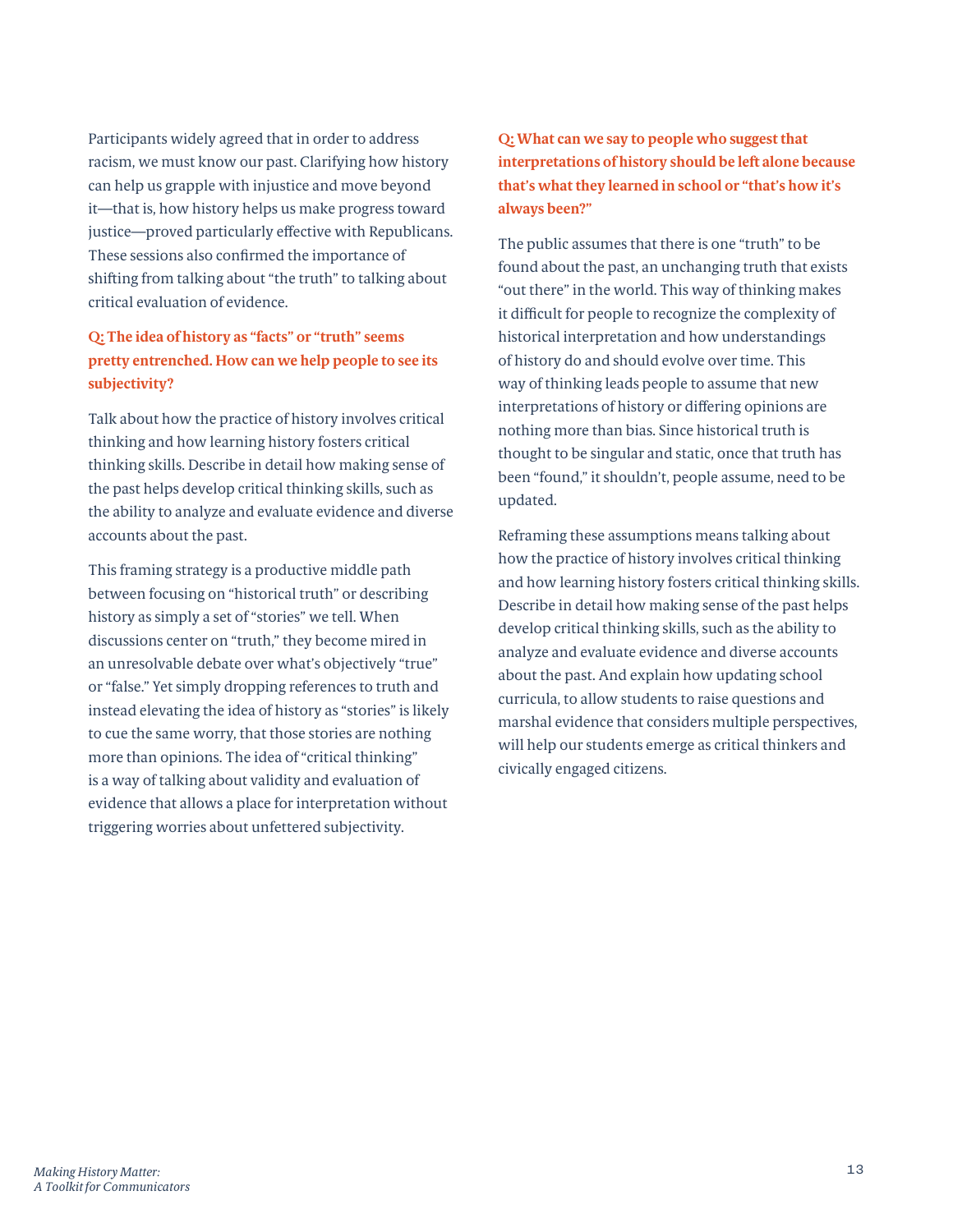## Additional Resources

Communicating about History: Challenges, Opportunities, and Emerging Recommendations: [https://www.frameworksinstitute.org/publication/](https://www.frameworksinstitute.org/publication/communicating-about-history-challenges-opportunities-and-emerging-recommendations/) [communicating-about-history-challenges-opportunities-and-emerging](https://www.frameworksinstitute.org/publication/communicating-about-history-challenges-opportunities-and-emerging-recommendations/)[recommendations/](https://www.frameworksinstitute.org/publication/communicating-about-history-challenges-opportunities-and-emerging-recommendations/)

Communicating about Intergenerational Urban Poverty and Race in America: Challenges, Opportunities, and Emerging Recommendations: [https://www.](https://www.frameworksinstitute.org/publication/communicating-about-intergenerational-urban-poverty-and-race-in-america-challenges-opportunities-and-emerging-recommendations/) [frameworksinstitute.org/publication/communicating-about-intergenerational](https://www.frameworksinstitute.org/publication/communicating-about-intergenerational-urban-poverty-and-race-in-america-challenges-opportunities-and-emerging-recommendations/)[urban-poverty-and-race-in-america-challenges-opportunities-and-emerging](https://www.frameworksinstitute.org/publication/communicating-about-intergenerational-urban-poverty-and-race-in-america-challenges-opportunities-and-emerging-recommendations/)[recommendations/](https://www.frameworksinstitute.org/publication/communicating-about-intergenerational-urban-poverty-and-race-in-america-challenges-opportunities-and-emerging-recommendations/)

Is Culture Changing in this Time of Social Upheaval?: Preliminary findings from Project Culture Change: [https://www.frameworksinstitute.org/publication/is-culture](https://www.frameworksinstitute.org/publication/is-culture-changing-in-this-time-of-social-upheaval-preliminary-findings-from-project-culture-change/)[changing-in-this-time-of-social-upheaval-preliminary-findings-from-project-culture](https://www.frameworksinstitute.org/publication/is-culture-changing-in-this-time-of-social-upheaval-preliminary-findings-from-project-culture-change/)[change/](https://www.frameworksinstitute.org/publication/is-culture-changing-in-this-time-of-social-upheaval-preliminary-findings-from-project-culture-change/)

For more about implementing these recommendations, visit [www.AASLH.org/reframing-history](http://www.AASLH.org/reframing-history).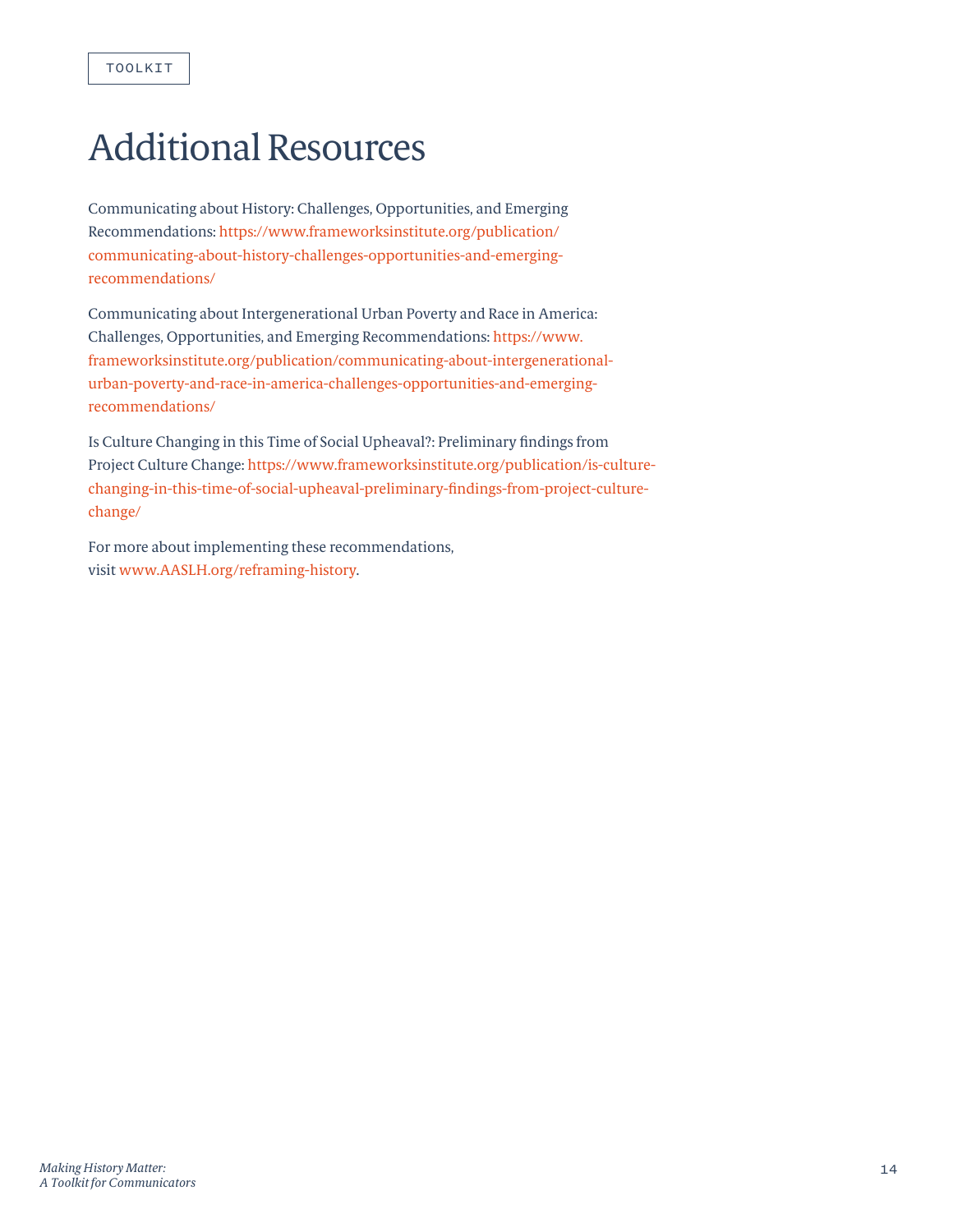# Endnotes

1. Miller, T.L., L'Hôte, E., & Volmert, A. (2020). Communicating about history: Challenges, opportunities, and emerging recommendations (a FrameWorks Strategic Brief). Washington, DC: FrameWorks Institute.

Miller, T.L., Volmert, A., L'Hôte, E., Assar, M., & Callen, A. (2022). Making History Matter: From abstract truth to critical engagement. Washington, DC: FrameWorks Institute.

Sewer, A. (2019, December). The fight over the 1619 Project is not about facts. The Atlantic. https:// www.theatlantic.com/ideas/archive/2019/12/historians-clash-1619-project/604093/

- 2. Miller, T.L., L'Hôte, E., & Volmert, A. (2020). Communicating about history: Challenges, opportunities, and emerging recommendations (a FrameWorks Strategic Brief). Washington, DC: FrameWorks Institute.
- 3. O'Neill, M. & Gerstein-Pineau, M. (2021). Communicating the value of culturally responsive and anti-racist education (a FrameWorks Guide with actionable insights). Washington, DC: FrameWorks Institute.